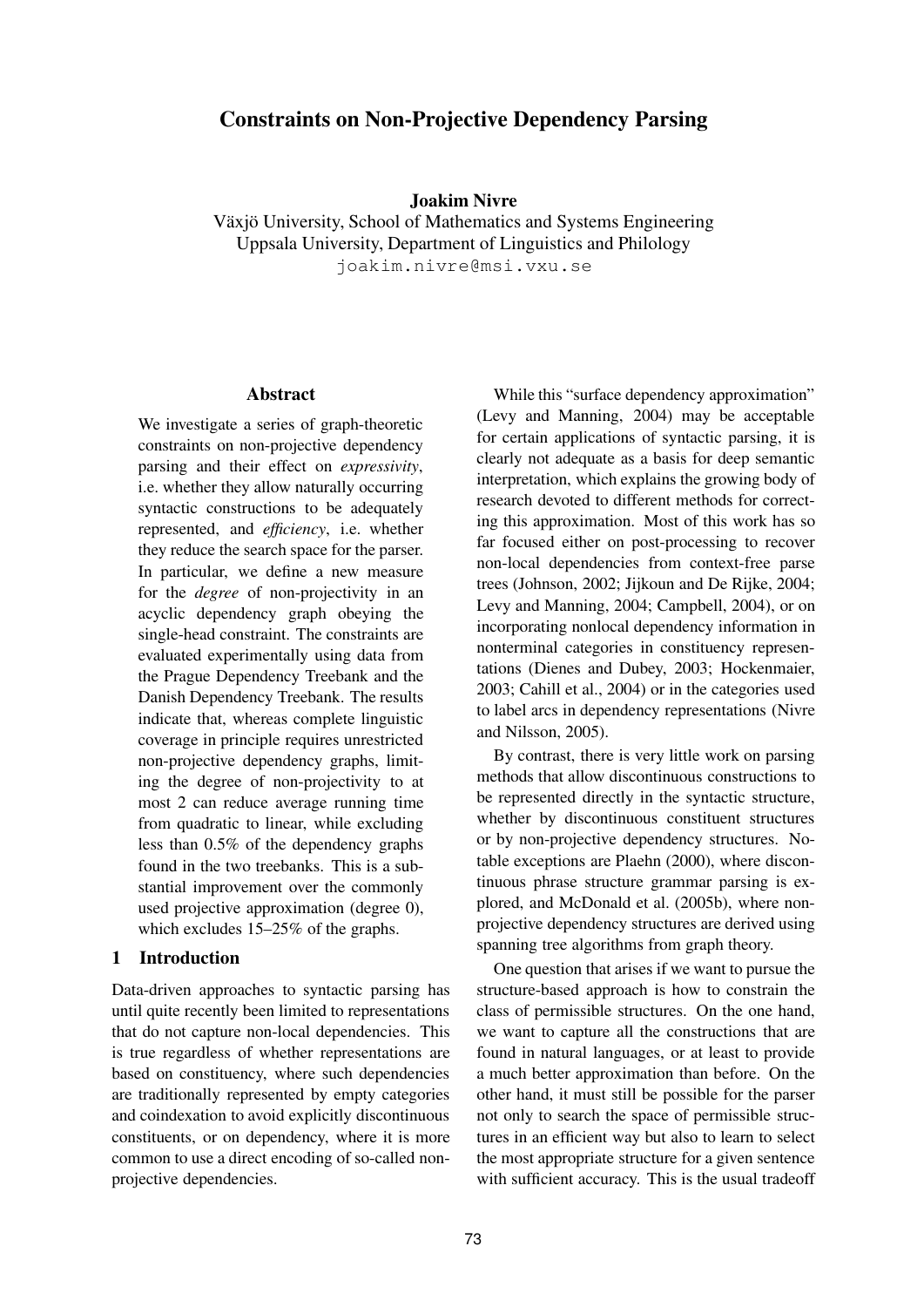between expressivity and complexity, where a less restricted class of permissible structures can capture more complex constructions, but where the enlarged search space makes parsing harder with respect to both accuracy and efficiency.

Whereas extensions to context-free grammar have been studied quite extensively, there are very few corresponding results for dependency-based systems. Since Gaifman (1965) proved that his projective dependency grammar is weakly equivalent to context-free grammar, Neuhaus and Bröker (1997) have shown that the recognition problem for a dependency grammar that can define arbitrary non-projective structures is  $\mathcal{NP}$  complete, but there are no results for systems of intermediate complexity. The pseudo-projective grammar proposed by Kahane et al. (1998) can be parsed in polynomial time and captures non-local dependencies through a form of gap-threading, but the structures generated by the grammar are strictly projective. Moreover, the study of formal grammars is only partially relevant for research on datadriven dependency parsing, where most systems are not grammar-based but rely on inductive inference from treebank data (Yamada and Matsumoto, 2003; Nivre et al., 2004; McDonald et al., 2005a). For example, despite the results of Neuhaus and Bröker (1997), McDonald et al. (2005b) perform parsing with arbitrary non-projective dependency structures in  $O(n^2)$  time.

In this paper, we will therefore approach the problem from a slightly different angle. Instead of investigating formal dependency grammars and their complexity, we will impose a series of graphtheoretic constraints on dependency structures and see how these constraints affect expressivity and parsing efficiency. The approach is mainly experimental and we evaluate constraints using data from two dependency-based treebanks, the Prague Dependency Treebank (Hajič et al., 2001) and the Danish Dependency Treebank (Kromann, 2003).

Expressivity is investigated by examining how large a proportion of the structures found in the treebanks are parsable under different constraints, and efficiency is addressed by considering the number of potential dependency arcs that need to be processed when parsing these structures. This is a relevant metric for data-driven approaches, where parsing time is often dominated by the computation of model predictions or scores for such arcs. The parsing experiments are performed with a variant of Covington's algorithm for dependency parsing (Covington, 2001), using the treebank as an oracle in order to establish an upper bound on accuracy. However, the results are relevant for a larger class of algorithms that derive nonprojective dependency graphs by treating every possible word pair as a potential dependency arc.

The paper is structured as follows. In section 2 we define dependency graphs, and in section 3 we formulate a number of constraints that can be used to define different classes of dependency graphs, ranging from unrestricted non-projective to strictly projective. In section 4 we introduce the parsing algorithm used in the experiments, and in section 5 we describe the experimental setup. In section 6 we present the results of the experiments and discuss their implications for non-projective dependency parsing. We conclude in section 7.

# **2 Dependency Graphs**

A dependency graph is a labeled directed graph, the nodes of which are indices corresponding to the tokens of a sentence. Formally:

**Definition 1** Given a set R of dependency types (arc labels), a *dependency graph* for a sentence  $x = (w_1, \ldots, w_n)$  is a labeled directed graph  $G = (V, E, L)$ , where:

1.  $V = \mathbf{Z}_{n+1}$ 2.  $E \subseteq V \times V$ 3.  $L: E \rightarrow R$ 

**Definition 2** A dependency graph G is *wellformed* if and only if:

- 1. The node 0 is a root (ROOT).
- 2. G is connected (CONNECTEDNESS).<sup>1</sup>

The set of V of *nodes* (or *vertices*) is the set  $\mathbf{Z}_{n+1} = \{0, 1, 2, \dots, n\}$   $(n \in \mathbf{Z}^{+}),$  i.e., the set of non-negative integers up to and including  $n$ . This means that every token index  $i$  of the sentence is a node  $(1 \leq i \leq n)$  and that there is a special node 0, which does not correspond to any token of the sentence and which will always be a root of the dependency graph (normally the only root).

The set E of *arcs* (or *edges*) is a set of ordered pairs  $(i, j)$ , where i and j are nodes. Since arcs are used to represent dependency relations, we will

 $1$ To be more exact, we require G to be *weakly connected*, which entails that the corresponding undirected graph is connected, whereas a *strongly connected* graph has a *directed* path between any pair of nodes.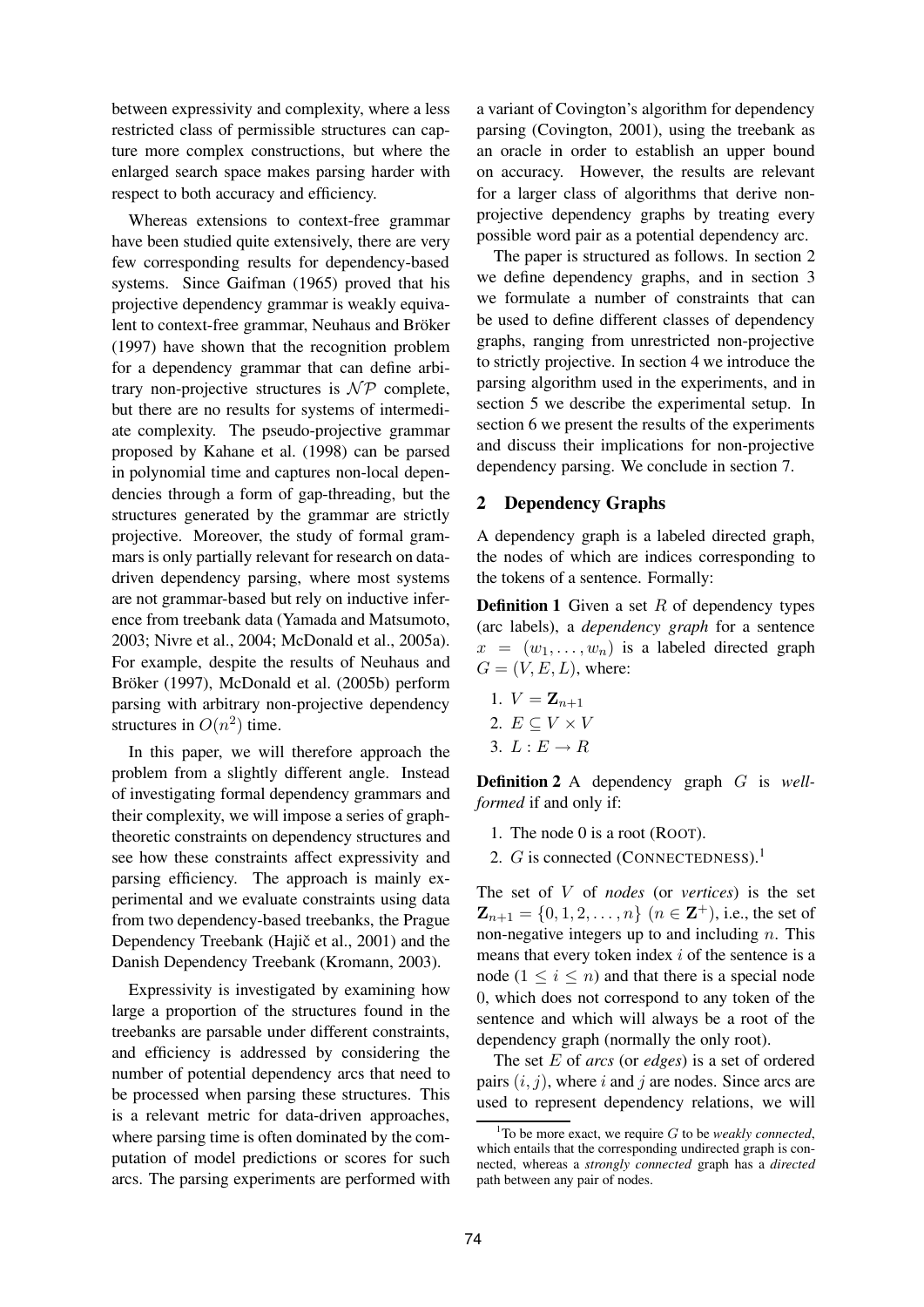

Figure 1: Dependency graph for Czech sentence from the Prague Dependency Treebank

say that i is the *head* and j is the *dependent* of the arc  $(i, j)$ . As usual, we will use the notation  $i \rightarrow j$  to mean that there is an arc connecting i and j (i.e.,  $(i, j) \in E$ ) and we will use the notation  $i \rightarrow * j$  for the reflexive and transitive closure of the arc relation E (i.e.,  $i \rightarrow^* j$  if and only if  $i = j$  or there is a path of arcs connecting i to j).

The function  $L$  assigns a dependency type (arc label)  $r \in R$  to every arc  $e \in E$ . Figure 1 shows a Czech sentence from the Prague Dependency Treebank with a well-formed dependency graph according to Definition 1–2.

# **3 Constraints**

The only conditions so far imposed on dependency graphs is that the special node 0 be a root and that the graph be connected. Here are three further constraints that are common in the literature:

- 3. Every node has at most one head, i.e., if  $i \rightarrow j$ then there is no node k such that  $k \neq i$  and  $k \rightarrow j$  (SINGLE-HEAD).
- 4. The graph G is acyclic, i.e., if  $i \rightarrow j$  then not  $j \rightarrow^* i$  (ACYCLICITY).
- 5. The graph G is projective, i.e., if  $i \rightarrow j$  then  $i \rightarrow^* k$ , for every node k such that  $i < k < j$ or  $j < k < i$  (Projectivity).

Note that these conditions are independent in that none of them is entailed by any (combination) of the others. However, the conditions SINGLE-HEAD and ACYCLICITY together with the basic well-formedness conditions entail that the graph is a tree rooted at the node 0. These constraints are assumed in almost all versions of dependency grammar, especially in computational systems.

By contrast, the PROJECTIVITY constraint is much more controversial. Broadly speaking, we

can say that whereas most practical systems for dependency parsing do assume projectivity, most dependency-based linguistic theories do not. More precisely, most theoretical formulations of dependency grammar regard projectivity as the norm but also recognize the need for non-projective representations to capture non-local dependencies (Mel'čuk, 1988; Hudson, 1990).

In order to distinguish classes of dependency graphs that fall in between arbitrary non-projective and projective, we define a notion of *degree* of non-projectivity, such that projective graphs have degree 0 while arbitrary non-projective graphs have unbounded degree.

**Definition 3** Let  $G = (V, E, L)$  be a well-formed dependency graph, satisfying SINGLE-HEAD and ACYCLICITY, and let  $G_e$  be the subgraph of  $G$ that only contains nodes between  $i$  and  $j$  for the arc  $e = (i, j)$  (i.e.,  $V_e = \{i+1, \ldots, j-1\}$  if  $i < j$ and  $V_e = \{j+1, \ldots, i-1\}$  if  $i > j$ ).

- 1. The *degree* of an arc  $e \in E$  is the number of connected components  $c$  in  $G_e$  such that the root of  $c$  is not dominated by the head of  $e$ .
- 2. The *degree* of G is the maximum degree of any arc  $e \in E$ .

To exemplify the notion of degree, we note that the dependency graph in Figure 1 (which satisfies SINGLE-HEAD and ACYCLICITY) has degree 1. The only non-projective arc in the graph is  $(5, 1)$ and  $G_{(5,1)}$  contains three connected components, each of which consists of a single root node (2, 3 and 4). Since only one of these, 3, is not dominated by 5, the arc  $(5, 1)$  has degree 1.

## **4 Parsing Algorithm**

Covington (2001) describes a parsing strategy for dependency representations that has been known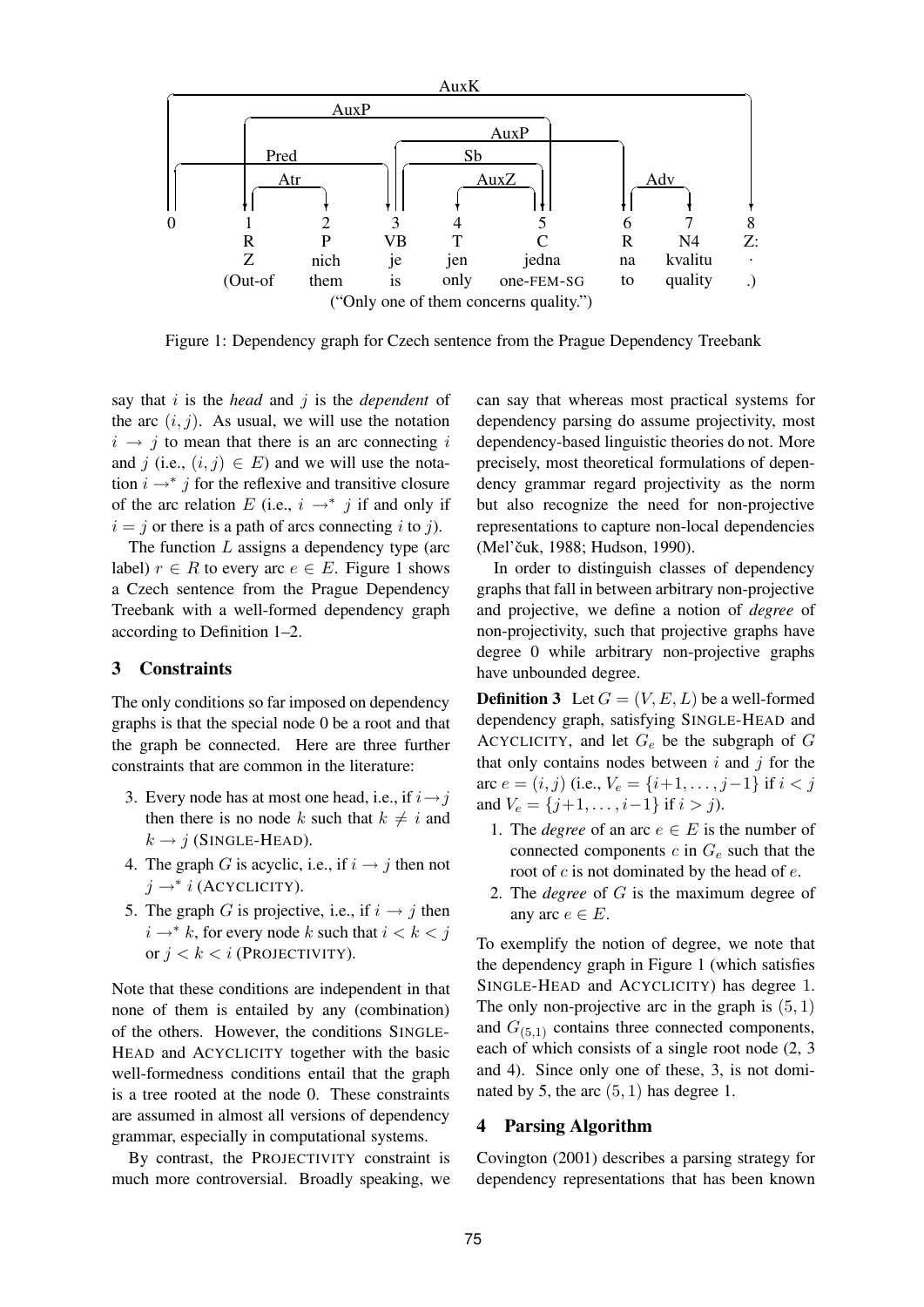since the 1960s but not presented in the literature. The left-to-right (or incremental) version of this strategy can be formulated in the following way:

PARSE(
$$
x = (w_1, \ldots, w_n)
$$
)

\n1 for  $i = 1$  up to  $n$ 

\n2 for  $j = i - 1$  down to  $1$ 

\n3  $\qquad$  LINK( $i, j$ )

The operation  $LINK(i, j)$  nondeterministically chooses between (i) adding the arc  $i \rightarrow j$  (with some label), (ii) adding the arc  $j \rightarrow i$  (with some label), and (iii) adding no arc at all. In this way, the algorithm builds a graph by systematically trying to link every pair of nodes  $(i, j)$   $(i > j)$ . This graph will be a well-formed dependency graph, provided that we also add arcs from the root node 0 to every root node in  $\{1,\ldots,n\}$ . Assuming that the  $LINK(i, j)$  operation can be performed in some constant time  $c$ , the running time of the algorithm is  $\sum_{i=1}^{n} c(n-1) = c(\frac{n^2}{2} - \frac{n}{2})$ , which in terms of asymptotic complexity is  $O(n^2)$ .

In the experiments reported in the following sections, we modify this algorithm by making the performance of  $LINK(i, j)$  conditional on the arcs  $(i, j)$  and  $(j, i)$  being permissible under the given graph constraints:

PARSE(
$$
x = (w_1, \ldots, w_n)
$$
)

\n1 for  $i = 1$  up to  $n$ 

\n2 for  $j = i - 1$  down to 1

\n3 if PERMISSIBLE( $i, j, C$ )

\n4

\nLINK( $i, j$ )

The function PERMISSIBLE $(i, j, C)$  returns **true** iff  $i \rightarrow j$  and  $j \rightarrow i$  are permissible arcs relative to the constraint  $C$  and the partially built graph G. For example, with the constraint SINGLE-HEAD,  $LINK(i, j)$  will not be performed if both  $i$  and  $j$  already have a head in the dependency graph. We call the pairs  $(i, j)$   $(i > j)$  for which  $LINK(i, j)$  is performed (for a given sentence and set of constraints) the *active pairs*, and we use the number of active pairs, as a function of sentence length, as an abstract measure of running time. This is well motivated if the time required to compute PERMISSIBLE $(i, j, C)$  is insignificant compared to the time needed for  $LINK(i, j)$ , as is typically the case in data-driven systems, where  $LINK(i, j)$  requires a call to a trained classifier, while PERMISSIBLE $(i, j, C)$  only needs access to the partially built graph  $G$ .

The results obtained in this way will be partially dependent on the particular algorithm used, but they can in principle be generalized to any algorithm that tries to link all possible word pairs and that satisfies the following condition:

> For any graph  $G = (V, E, L)$  derived by the algorithm, if  $e, e' \in E$  and e covers  $e'$ , then the algorithm adds  $e'$  before  $e$ .

This condition is satisfied not only by Covington's incremental algorithm but also by algorithms that add arcs strictly in order of increasing length, such as the algorithm of Eisner (2000) and other algorithms based on dynamic programming.

## **5 Experimental Setup**

The experiments are based on data from two treebanks. The Prague Dependency Treebank (PDT) contains 1.5M words of newspaper text, annotated in three layers (Hajič, 1998; Hajič et al., 2001) according to the theoretical framework of Functional Generative Description (Sgall et al., 1986). Our experiments concern only the analytical layer and are based on the dedicated training section of the treebank. The Danish Dependency Treebank (DDT) comprises 100K words of text selected from the Danish PAROLE corpus, with annotation of primary and secondary dependencies based on Discontinuous Grammar (Kromann, 2003). Only primary dependencies are considered in the experiments, which are based on 80% of the data (again the standard training section).

The experiments are performed by parsing each sentence of the treebanks while using the gold standard dependency graph for that sentence as an oracle to resolve the nondeterministic choice in the  $LINK(i, j)$  operation as follows:

$$
\begin{array}{ll}\n\text{LINK}(i, j) \\
1 & \text{if } (i, j) \in E_g \\
2 & E \leftarrow E \cup \{(i, j)\} \\
3 & \text{if } (j, i) \in E_g \\
4 & E \leftarrow E \cup \{(j, i)\}\n\end{array}
$$

where  $E_q$  is the arc relation of the gold standard dependency graph  $G<sub>q</sub>$  and E is the arc relation of the graph G built by the parsing algorithm.

Conditions are varied by cumulatively adding constraints in the following order:

- 1. SINGLE-HEAD
- 2. ACYCLICITY
- 3. Degree  $d \leq k (k \geq 1)$
- 4. PROJECTIVITY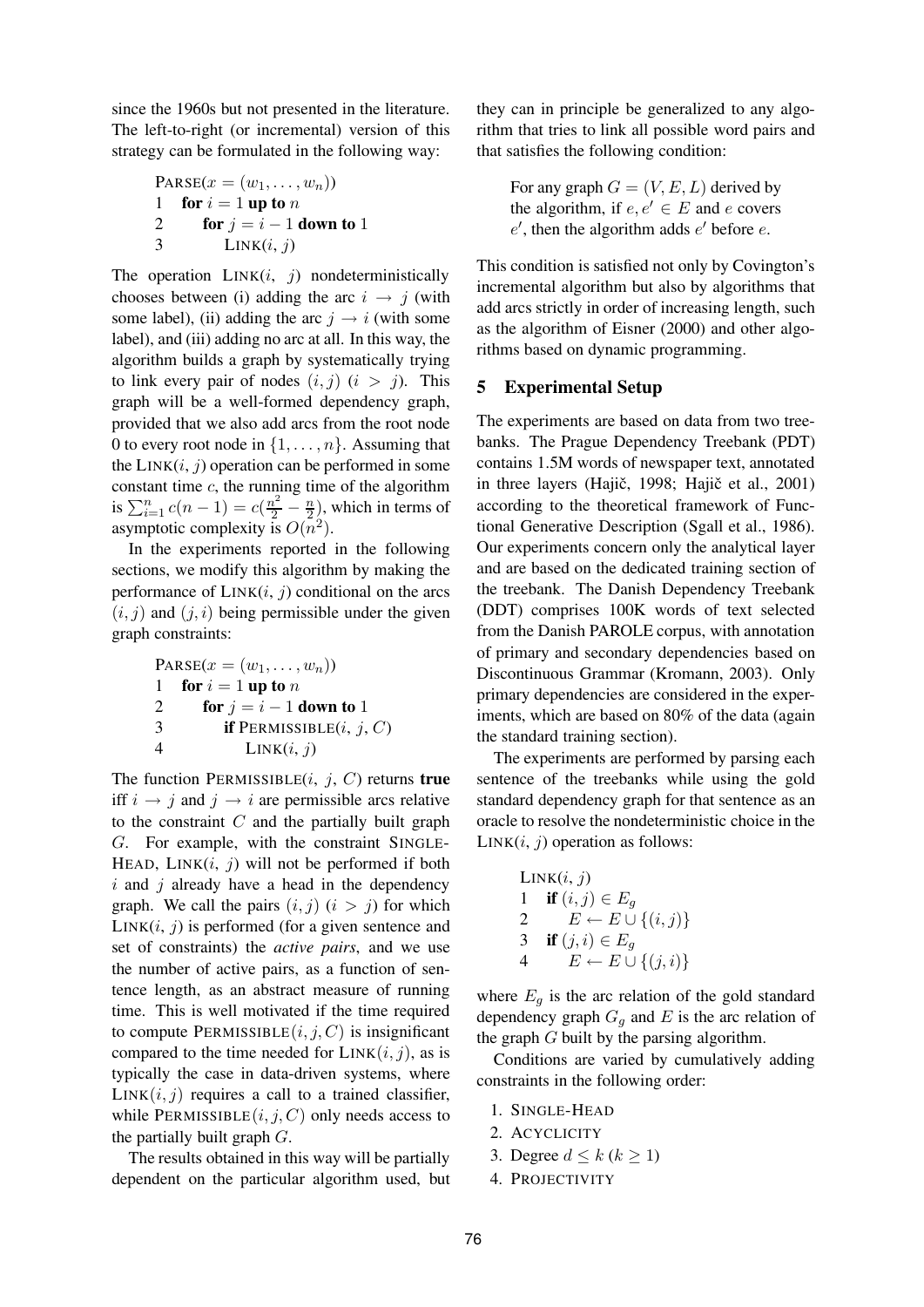|                   | <b>PDT</b>    |             | <b>DDT</b>  |            |  |
|-------------------|---------------|-------------|-------------|------------|--|
| <b>Constraint</b> | Arcs          | Graphs      | Arcs        | Graphs     |  |
|                   | $n = 1255590$ | $n = 73088$ | $n = 80193$ | $n = 4410$ |  |
| PROJECTIVITY      | 96.1569       | 76.8498     | 97.7754     | 84.6259    |  |
| $d \leq 1$        | 99.7854       | 97.7507     | 99.8940     | 98.0272    |  |
| $d \leq 2$        | 99.9773       | 99.5731     | 99.9751     | 99.5238    |  |
| $d \leq 3$        | 99.9956       | 99.9179     | 99.9975     | 99.9546    |  |
| $d \leq 4$        | 99.9983       | 99.9863     | 100.0000    | 100.0000   |  |
| $d \leq 5$        | 99.9987       | 99.9945     | 100.0000    | 100.0000   |  |
| $d \leq 10$       | 99.9998       | 99.9986     | 100.0000    | 100.0000   |  |
| <b>ACYCLICITY</b> | 100.0000      | 100.0000    | 100.0000    | 100.0000   |  |
| SINGLE-HEAD       | 100.0000      | 100.0000    | 100.0000    | 100.0000   |  |
| None              | 100.0000      | 100.0000    | 100.0000    | 100.0000   |  |

Table 1: Proportion of dependency arcs and complete graphs correctly parsed under different constraints in the Prague Dependency Treebank (PDT) and the Danish Dependency Treebank (DDT)

The purpose of the experiments is to study how different constraints influence expressivity and running time. The first dimension is investigated by comparing the dependency graphs produced by the parser with the gold standard dependency graphs in the treebank. This gives an indication of the extent to which naturally occurring structures can be parsed correctly under different constraints. The results are reported both as the proportion of individual dependency arcs (per token) and as the proportion of complete dependency graphs (per sentence) recovered correctly by the parser.

In order to study the effects on running time, we examine how the number of active pairs varies as a function of sentence length. Whereas the asymptotic worst-case complexity remains  $O(n^2)$ under all conditions, the average running time will decrease with the number of active pairs if the  $LINK(i, j)$  operation is more expensive than the call to PERMISSIBLE $(i, j, C)$ . For data-driven dependency parsing, this is relevant not only for parsing efficiency, but also because it may improve training efficiency by reducing the number of pairs that need to be included in the training data.

#### **6 Results and Discussion**

Table 1 displays the proportion of dependencies (single arcs) and sentences (complete graphs) in the two treebanks that can be parsed exactly with Covington's algorithm under different constraints. Starting at the bottom of the table, we see that the unrestricted algorithm (None) of course reproduces all the graphs exactly, but we also see that the constraints SINGLE-HEAD and ACYCLICITY do not put any real restrictions on expressivity with regard to the data at hand. However, this is primarily a reflection of the design of the treebank annotation schemes, which in themselves require dependency graphs to obey these constraints.<sup>2</sup>

If we go to the other end of the table, we see that PROJECTIVITY, on the other hand, has a very noticeable effect on the parser's ability to capture the structures found in the treebanks. Almost 25% of the sentences in PDT, and more than 15% in DDT, are beyond its reach. At the level of individual dependencies, the effect is less conspicuous, but it is still the case in PDT that one dependency in twenty-five cannot be found by the parser even with a perfect oracle (one in fifty in DDT). It should be noted that the proportion of lost dependencies is about twice as high as the proportion of dependencies that are non-projective in themselves (Nivre and Nilsson, 2005). This is due to error propagation, since some projective arcs are blocked from the parser's view because of missing non-projective arcs.

Considering different bounds on the degree of non-projectivity, finally, we see that even the tightest possible bound ( $d \leq 1$ ) gives a much better approximation than PROJECTIVITY, reducing the

<sup>&</sup>lt;sup>2</sup>It should be remembered that we are only concerned with one layer of each annotation scheme, the analytical layer in PDT and the primary dependencies in DDT. Taking several layers into account simultaneously would have resulted in more complex structures.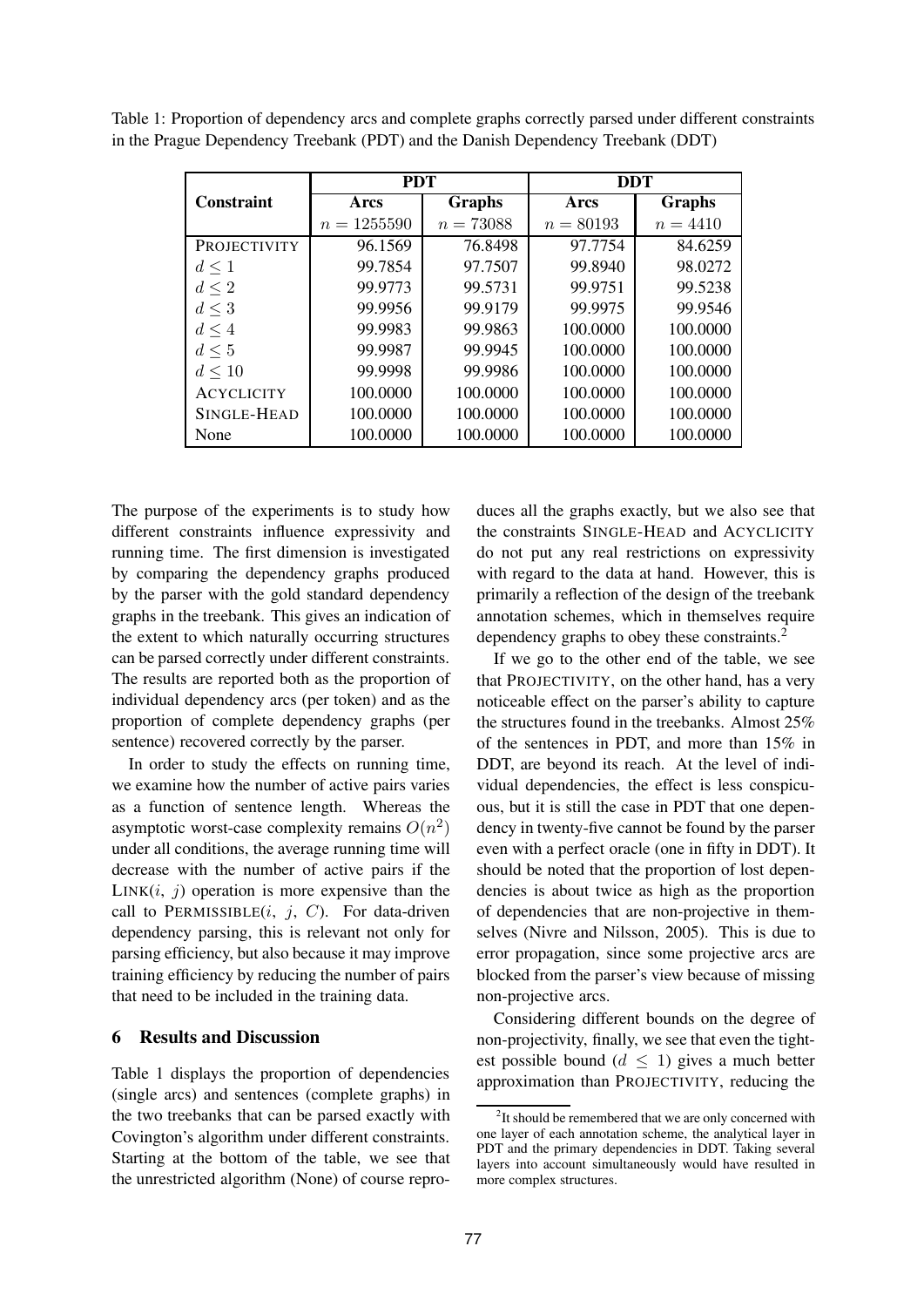|                     | <b>PDT</b> |        |       | <b>DDT</b>       |        |       |
|---------------------|------------|--------|-------|------------------|--------|-------|
| <b>Constraint</b>   | $\alpha$   |        | $r^2$ | $\boldsymbol{a}$ |        |       |
| <b>PROJECTIVITY</b> | 1.9181     | 0.0093 | 0.979 | 1.7591           | 0.0108 | 0.985 |
| $d \leq 1$          | 3.2381     | 0.0534 | 0.967 | 2.2049           | 0.0391 | 0.969 |
| $d \leq 2$          | 3.1467     | 0.1192 | 0.967 | 2.0273           | 0.0680 | 0.964 |
| <b>ACYCLICITY</b>   | 0.3845     | 0.2587 | 0.971 | 1.4285           | 0.1106 | 0.967 |
| SINGLE-HEAD         | 0.7187     | 0.2628 | 0.976 | 1.9003           | 0.1149 | 0.967 |
| None                | $-0.5000$  | 0.5000 | 1.000 | $-0.5000$        | 0.5000 | 1.000 |

Table 2: Quadratic curve estimation for  $y = ax + bx^2$  (y = number of active pairs, x = number of words)

proportion of non-parsable sentences with about 90% in both treebanks. At the level of individual arcs, the reduction is even greater, about 95% for both data sets. And if we allow a maximum degree of 2, we can capture more than 99.9% of all dependencies, and more than 99.5% of all sentences, in both PDT and DDT. At the same time, there seems to be no principled upper bound on the degree of non-projectivity, since in PDT not even an upper bound of 10 is sufficient to correctly capture all dependency graphs in the treebank.<sup>3</sup>

Let us now see how different constraints affect running time, as measured by the number of active pairs in relation to sentence length. A plot of this relationship for a subset of the conditions can be found in Figure 2. For reasons of space, we only display the data from DDT, but the PDT data exhibit very similar patterns. Both treebanks are represented in Table 2, where we show the result of fitting the quadratic equation  $y = ax + bx^2$  to the data from each condition (where  $y$  is the number of active words and  $x$  is the number of words in the sentence). The amount of variance explained is given by the  $r^2$  value, which shows a very good fit under all conditions, with statistical significance beyond the 0.001 level.<sup>4</sup>

Both Figure 2 and Table 2 show very clearly that, with no constraints, the relationship between words and active pairs is exactly the one predicted by the worst case complexity (cf. section 4) and that, with each added constraint, this relationship becomes more and more linear in shape. When we get to PROJECTIVITY, the quadratic coefficient  $b$ is so small that the average running time is practically linear for the great majority of sentences.

However, the complexity is not much worse for the bounded degrees of non-projectivity ( $d \leq 1$ ,  $d \leq 2$ ). More precisely, for both data sets, the linear term ax dominates the quadratic term  $bx^2$ for sentences up to 50 words at  $d \leq 1$  and up to 30 words at  $d \leq 2$ . Given that sentences of 50 words or less represent 98.9% of all sentences in PDT and 98.3% in DDT (the corresponding percentages for 30 words being 88.9% and 86.0%), it seems that the average case running time can be regarded as linear also for these models.

## **7 Conclusion**

We have investigated a series of graph-theoretic constraints on dependency structures, aiming to find a better approximation than PROJECTIVITY for the structures found in naturally occurring data, while maintaining good parsing efficiency. In particular, we have defined the *degree* of nonprojectivity in terms of the maximum number of connected components that occur under a dependency arc without being dominated by the head of that arc. Empirical experiments based on data from two treebanks, from different languages and with different annotation schemes, have shown that limiting the degree  $d$  of non-projectivity to 1 or 2 gives an average case running time that is linear in practice and allows us to capture about 98% of the dependency graphs actually found in the treebanks with  $d \leq 1$ , and about 99.5% with  $d \leq 2$ . This is a substantial improvement over the projective approximation, which only allows 75–85% of the dependency graphs to be captured exactly. This suggests that the integration of such constraints into non-projective parsing algorithms will improve both accuracy and efficiency, but we have to leave the corroboration of this hypothesis as a topic for future research.

<sup>&</sup>lt;sup>3</sup>The single sentence that is not parsed correctly at  $d \leq 10$ has a dependency arc of degree 12.

<sup>4</sup>The curve estimation has been performed using SPSS.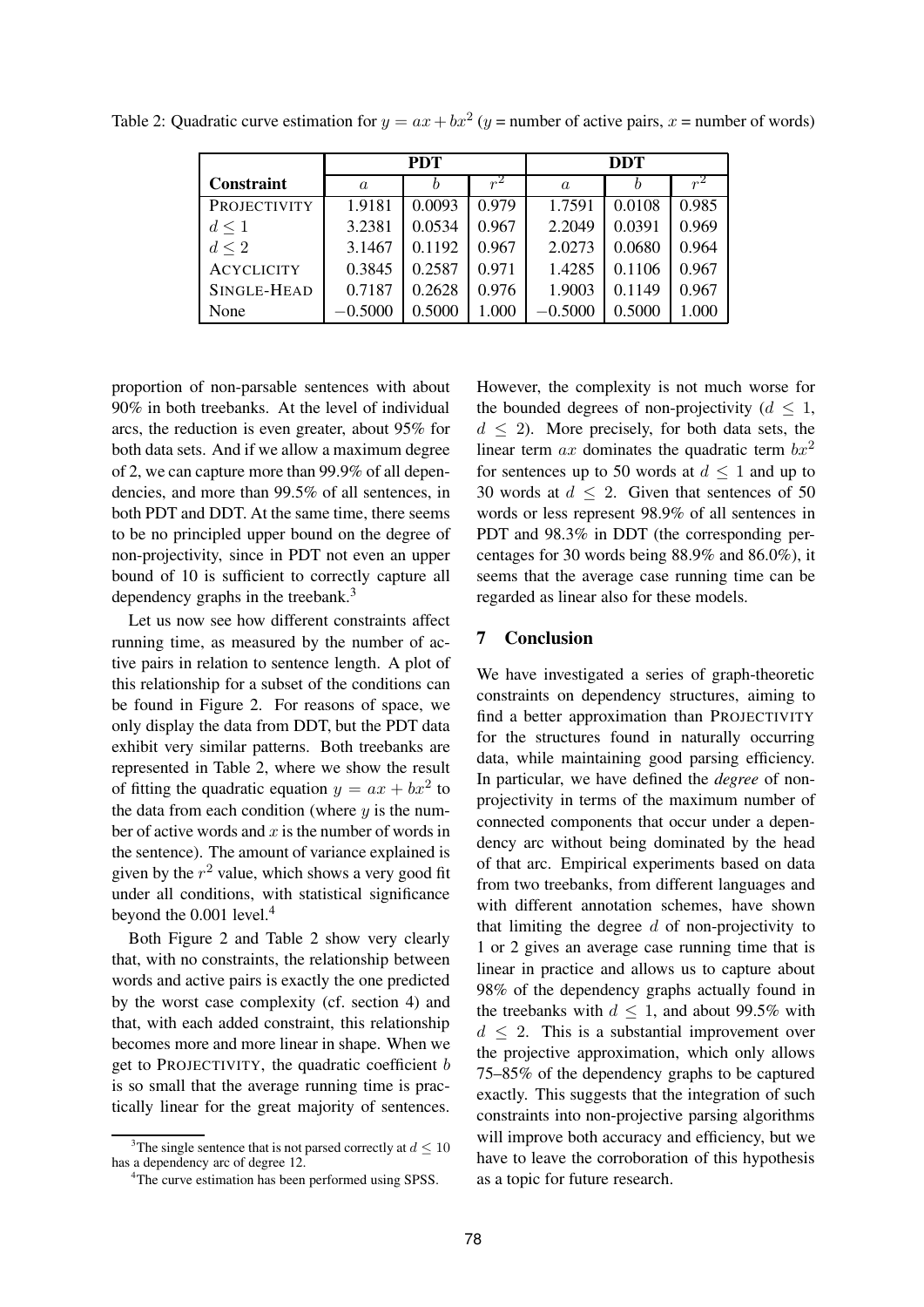

Figure 2: Number of active pairs as a function of sentence length under different constraints (DDT)